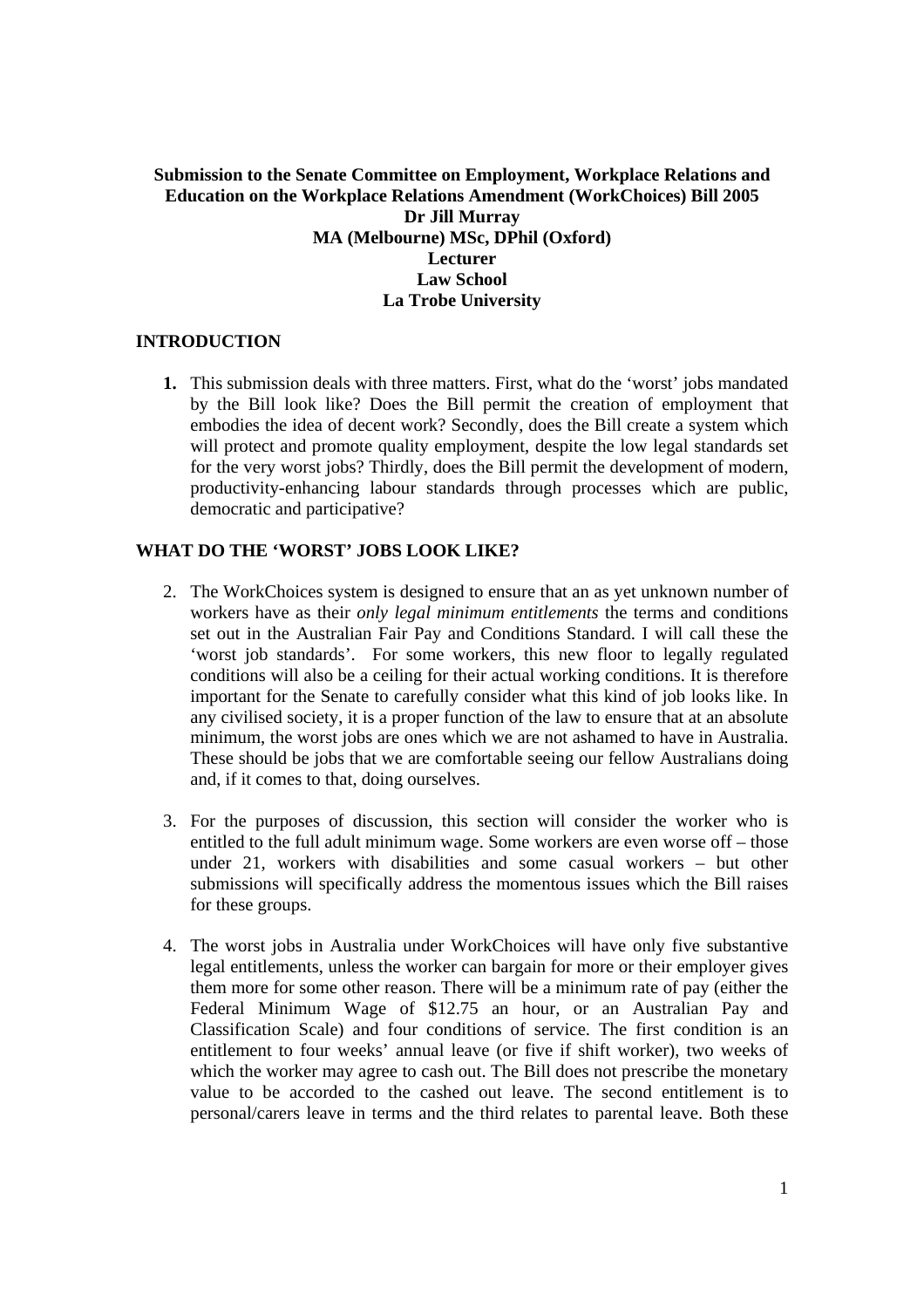conditions by and large reflect the existing minimum standards (excluding the 2005 AIRC Work and Family Provisions Test Case). The final 'entitlement' is to a 38 hour week averaged over 12 months (or a shorter period if agreed between employer and employee).  $\frac{1}{1}$ 

- 5. If a worker subject only to the worst job standards works in a firm covered by the Bill and with up to 100 employees, the worker's job security will be at the unrestrained whim of the employer. In all firms covered by the Bill, dismissals on 'operational grounds' will provide a wide arena of managerial discretion in which to institute employment at (the employer's) will. Common law rights in relation to wrongful termination of the contract provide no viable legal protection for workers who are unfairly dismissed. The remnant 'unlawful termination' elements of the Bill are limited to circumstances in which the worker is sacked for a prohibited, discriminatory reason (eg because they are a woman, or a parent etc) and therefore only provide a remedy in a very small range of circumstances.
- 6. WorkChoices essentially strips away all other legally mandated substantive employment rights from a person in the worst job, except for those they are able to bargain for. So in the worst job in Australia there are :
	- a. **No minimum or maximum weekly hours**, provided the 38 ordinary hour week average is achieved over a twelve month period.
	- b. **No entitlement to a stable income week by week**. Indeed, the concept of weekly wage is abolished, replaced by an hourly rate for time worked and complete hours flexibility. Under WorkChoices, you could work 80 hours in one week, then 10 the next, with your income fluctuating accordingly.
	- **c. No meaningful entitlement to overtime payments**. The 38 hour week averaged over twelve months is said in the Bill to be 'ordinary hours'. That is, even in a week of 80 hours the worker is still engaged in 'ordinary hours', provided that some time over the year the employer brings the average down to 38.
	- d. **No entitlement to higher rates of pay for unsociable hours**. The employee can be required to work at any time in the 24 hour span, or on any day of the year at any time without an entitlement to penalty rates. An hour worked at 9.00 am and an hour worked at 3.00 am are paid the same basic rate. An hour worked on Christmas Day is paid the same as an hour worked on any other day. In fact, the tenth hour worked at 3.00 am on Christmas Day attracts the same hourly rate as working at 9.00 am on any Monday morning.
	- e. **No legal entitlement under the Bill's schema to certainty of scheduling**, because hours flexibility is virtually total, and wholly in the hands of the employer. Workers who are parents, or who care for the elderly or disabled, or who are studying to improve their labour market prospects or who have a second job are going to be vulnerable to sudden changes of scheduling at the initiative of the employer. Who can afford to

 $\overline{a}$ 

 $<sup>1</sup>$  There is an additional statutory entitlement to a half hour break after five hours work.</sup>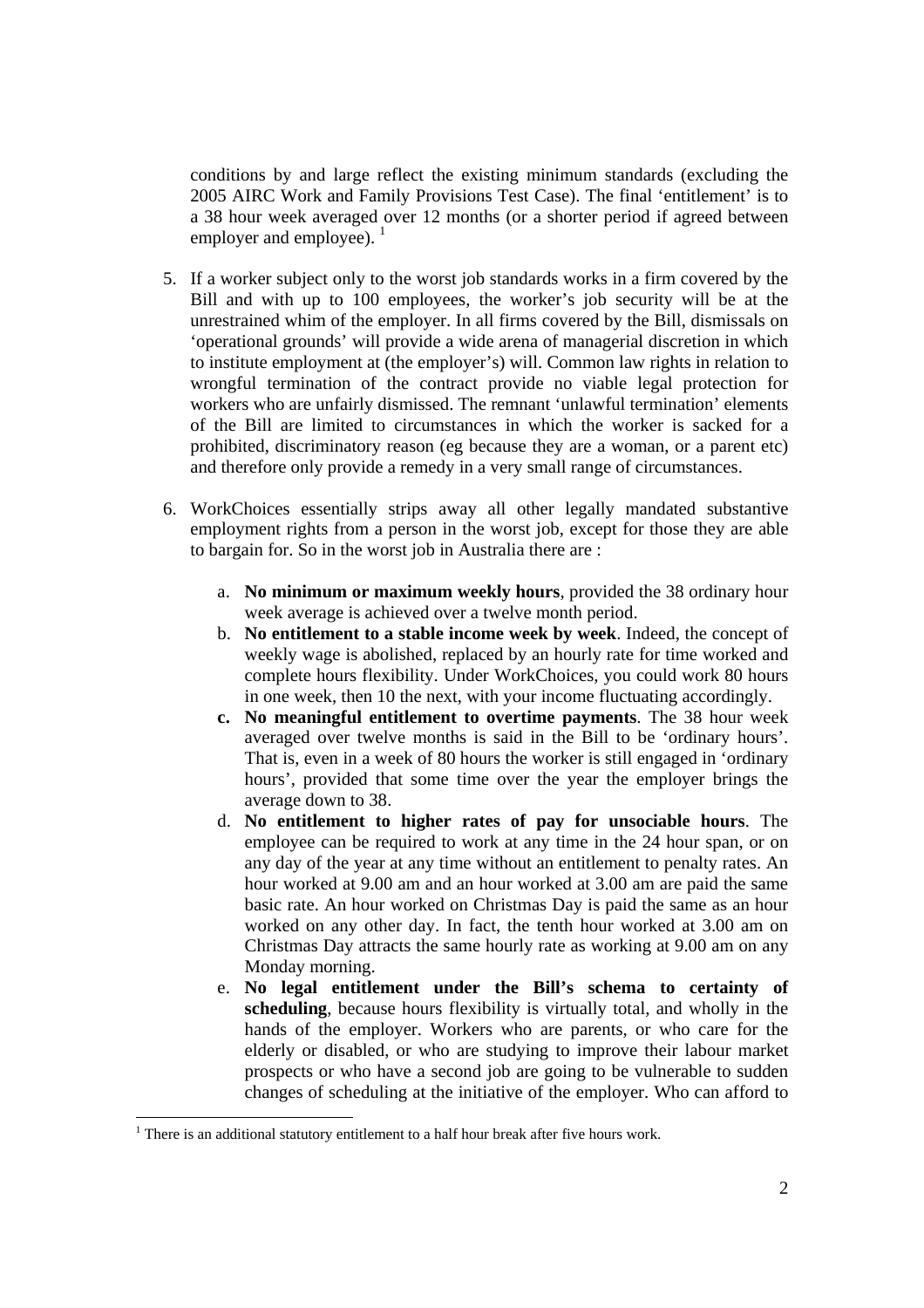object to such scheduling whims, when they can be sacked for any reason or none if the boss decides to?

- f. **No legal entitlement to a written statement of employment status** and conditions of employment on engagement. **No legal entitlement to pay or hours records.** The worker in the worst job will not know until a twelve month period has elapsed whether or not the employer has breached the hours protection of the Bill. Without an accurate and agreed record of the hours actually worked, the worker will not be able to pursue the matter further. Without a legal right to employment information (as exists in the European Union and within the United Kingdom), and with no protection against unfair dismissal, it is unlikely workers will seek to enforce their bare right to a 38 hour week averaged over the year.
- g. **Little or no job security.** Most 'worst jobs' will be in the sector of firms with up to 100 employees and workers can be sacked for any reason or none without recourse. All workers are vulnerable under the broad 'operational ground' exemption.
- **h. No access to the modern work and family standards** created by the AIRC earlier this year in its Family Provisions Test Case. So, fathers miss out on the right to request eight weeks at home with their new baby and its mother (WorkChoices has one week), parents miss out on a second year of parental leave (WorkChoice has only one year) and the right to return to work part-time after parental leave (WorkChoice is silent on this in the Fair Pay and Conditions Standard, and awards are no longer permitted to include provisions relating to a worker shifting from full-time work to part-time, and vice versa.)
- i. **No rights to receive information about changes at work, or be consulted about such issues**. WorkChoices abolishes the 2005 Test Case standard which stated that employees on parental leave should be consulted about major workplace change. This right was agreed between the parties during the AIRC's conciliation of its Family Provisions Test Case, but now every individual worker in the worst jobs will have to try to negotiate for it by themselves. Most workers and employers will not give a thought to the matter of consultation at the time of engagement. Most workers won't consider it vital until, in the worst case, they lose their job while away from the workplace on parental leave due to major restructuring.
- j. **No access to a legally mandated career structure.** It is common for workers to gain skills, qualifications and confidence as they spend time in a job. Over time, some workers take on duties which, under the old system, would entitle them to be re-classified at a higher level in the legally mandated career structure. However, for those on the worst jobs, there is no more career path, just the bare minimum wage. Requests for regrading must be purely individual and personal matters, with no external description of the various grades of work in that industry to refer to. The employer will benefit from the increased productivity of the worker without any legal obligation to increase his/her remuneration or status at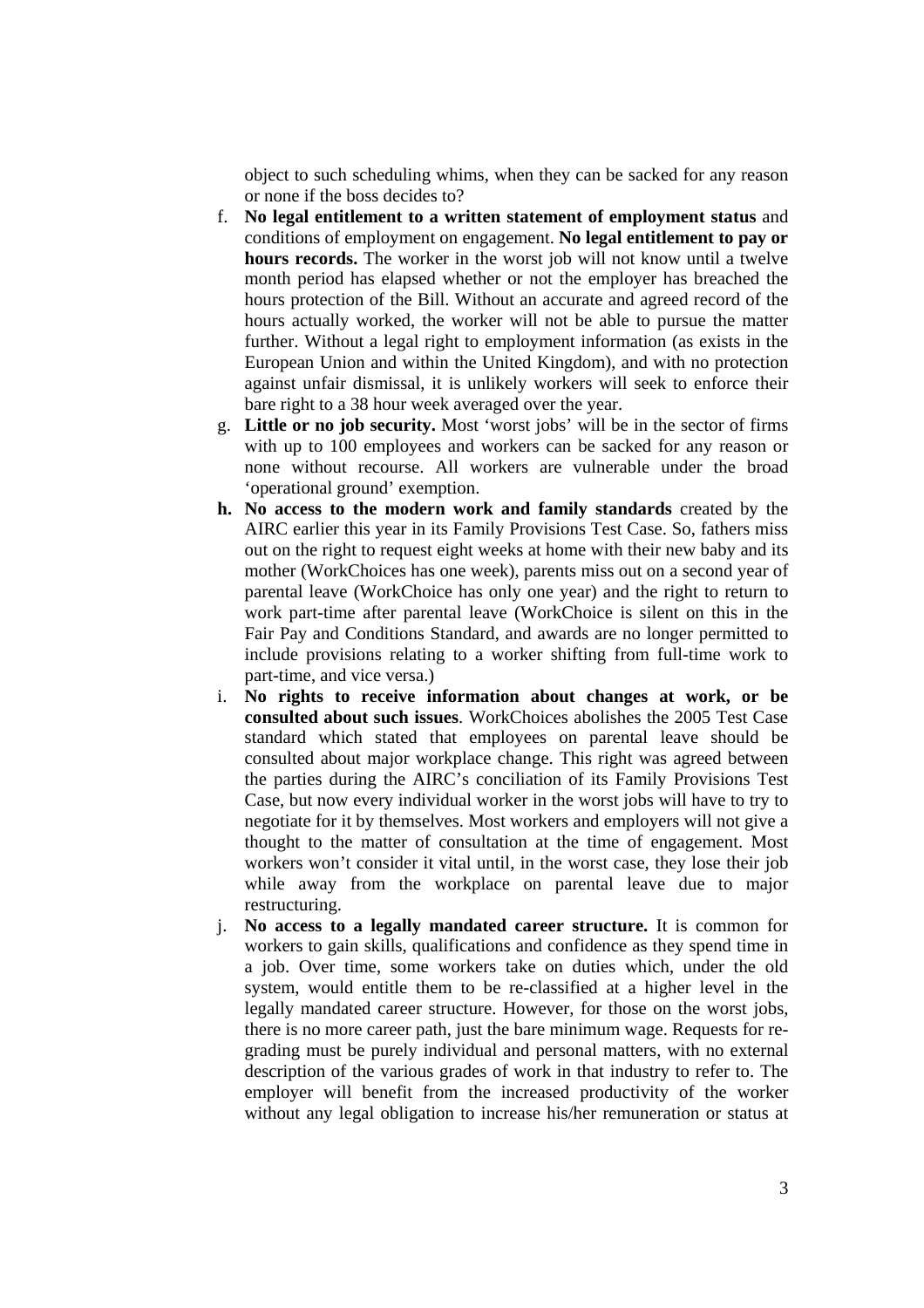work. The economic impacts of this particular change should be carefully studied before it is implemented. Will WorkChoices create a disincentive for workers to undertake vocational training, at a time when there are critical skills shortages?

- k. **No right to collectively bargain** with other people at the workplace unless employer gives it to the worker. WorkChoices makes it lawful for the employer to apply duress to the worker to place or keep them on an AWA. Assistance from a union may be difficult to find, even if the worker is a member. The new right of entry provisions governing union officials' attendance at workplaces are very restrictive.
- l. **No voice in the new WorkChoices wage setting process.** There is no vehicle for the worker or his/her representatives to be heard in the process of wage fixing, unless the Head of the Fair Pay Commission decides to meet with this particular individual. Professor Harper has indicated he intends to get to know the unemployed and low paid through his Church networks, but has given no guarantee that he will 'consult' the organised labour movement. In any event, WorkChoices doesn't require Professor Harper to take any account of anything he hears in these informal and private meetings.

# **WHICH WORKERS WILL GET THE 'WORST' JOBS?**

6. The Government's rationale for permitting the retardation of minimum wages, stripping back workers' entitlements to substantive labour standards, weakening the role of trade unions and abolishing most of the functions of the independent Australian Industrial Relations Commission (and, effectively, the State tribunals) is that it will permit more workers to get a job than would otherwise be the case.

- 7. The government argues that the current regulatory framework requires this revolutionary change because it prices workers out of the labour market. It sets a minimum wage which is not reflective of the (potential) productivity of those who are unemployed and in 'churning' jobs at the bottom of the labour market, and thus is 'job destroying'. There is nothing new in this argument, of course. The concept of a trade-off between wages and employment has been the subject of expert consideration by the Australian Industrial Relations Commission (and its forerunners), and the State industrial tribunals for the better part of a century. That system, after all, also had to create its concept of the 'worst job', but it is the gap between the two concepts which this submission is highlighting.
- 8. The government's rationale for the creation of the worst jobs only holds good so long as the Fair Pay and Conditions Standard is limited to those workers whose productivity is suitably low. The critical question is this : if employers are free to set wages and conditions for *any* worker at the level of the worst jobs, what is to stop the legally unprotected worst job sector extending beyond the genuine bottom of the market into other areas? How does WorkChoices operate to protect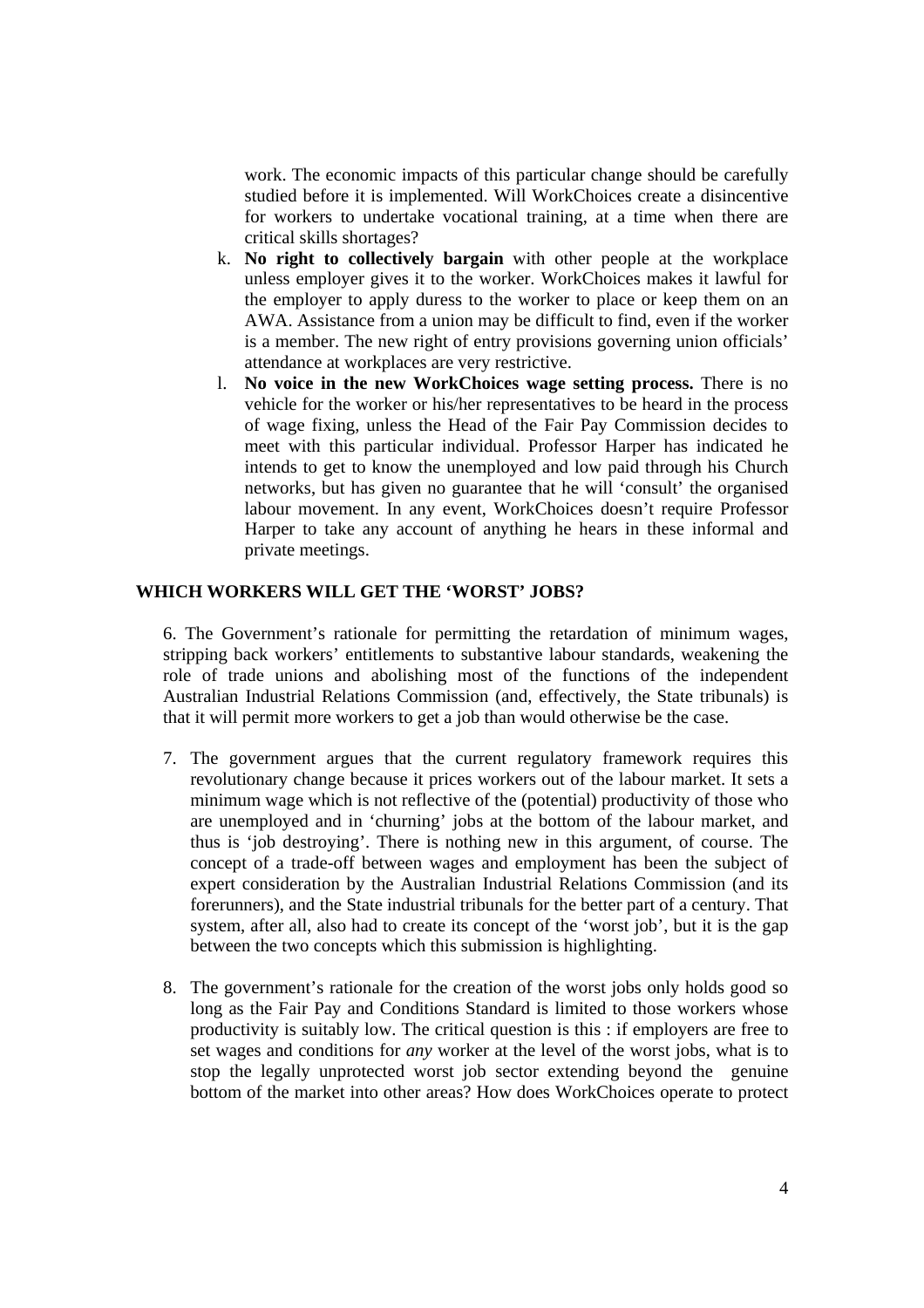workers with higher skills and greater productivity from sinking to the level of the worst jobs?

- 9. The government's basic answer to this question is that market forces will do their work : more experienced workers and those with higher productivity will be able to command wages and conditions above the worst job standards through the processes of individual bargaining with their employer.
- 10. However, the labour market is not a market. There is no single, simple market in which Australian labour is bought and sold. Instead, there are multiple socially constructed environments in which work is offered and accepted. There are many barriers to the free flow of labour within and across these environments. Ideas about gender and work are important. Australia has a high level of occupation segregation based on gender. Has the government informed itself of the likely impact on women's work of the worst job standards? Geographical location and identity are also important in Australia. Will workers in regional areas be forced to take employment on the worst job standards even if they are have the skills and capacity to provide a higher level of service to their employer? Decisions about work aren't taken in isolation, and disadvantages multiply for people in rural and regional communities. Lack of access to the internet, for example, means that workers' knowledge of job opportunities in other places will be limited. And inherent problems of mobility, especially for workers with families (kids in school, parents in local nursing home) mean that a worker in Bendigo may be simply unable to answer the dictates of the market and take a better job in Brisbane or Perth.
- 11. How does WorkChoices operate to bring market forces to bear on the job choices of employers and employees? This question is not easy to answer, because the Bill's various regimes are enormously complicated and the legislation is not drafted in plain English. Generally, WorkChoices empowers employers to unilaterally fix wages and conditions at or above the level of the worst job standards, either unilaterally or through the creation of individual agreements. Of course, research shows that there is usually little bargaining around the terms of AWAs and employers are permitted to use duress to get workers to sign them so the notion of agreement is a rather hollow. WorkChoices creates other pathways by which workers other than new entrants at the bottom of the labour market might end up on the worst job standards. For example, workers covered by collective agreements may find themselves with only the Fair Pay and Conditions Standard as their sole legal protection if their employer unilaterally terminates their agreement, as permitted by the Bill. Even where there is an award 'standing behind' the agreement, the workers' legal rights plummet down not to the old award standards (which in terms of conditions if not pay are still significant) but to the worst job standards.
- 12. In other respects, the Bill works against market forces. A properly functioning market is predicated on the free flow of information. WorkChoices effectively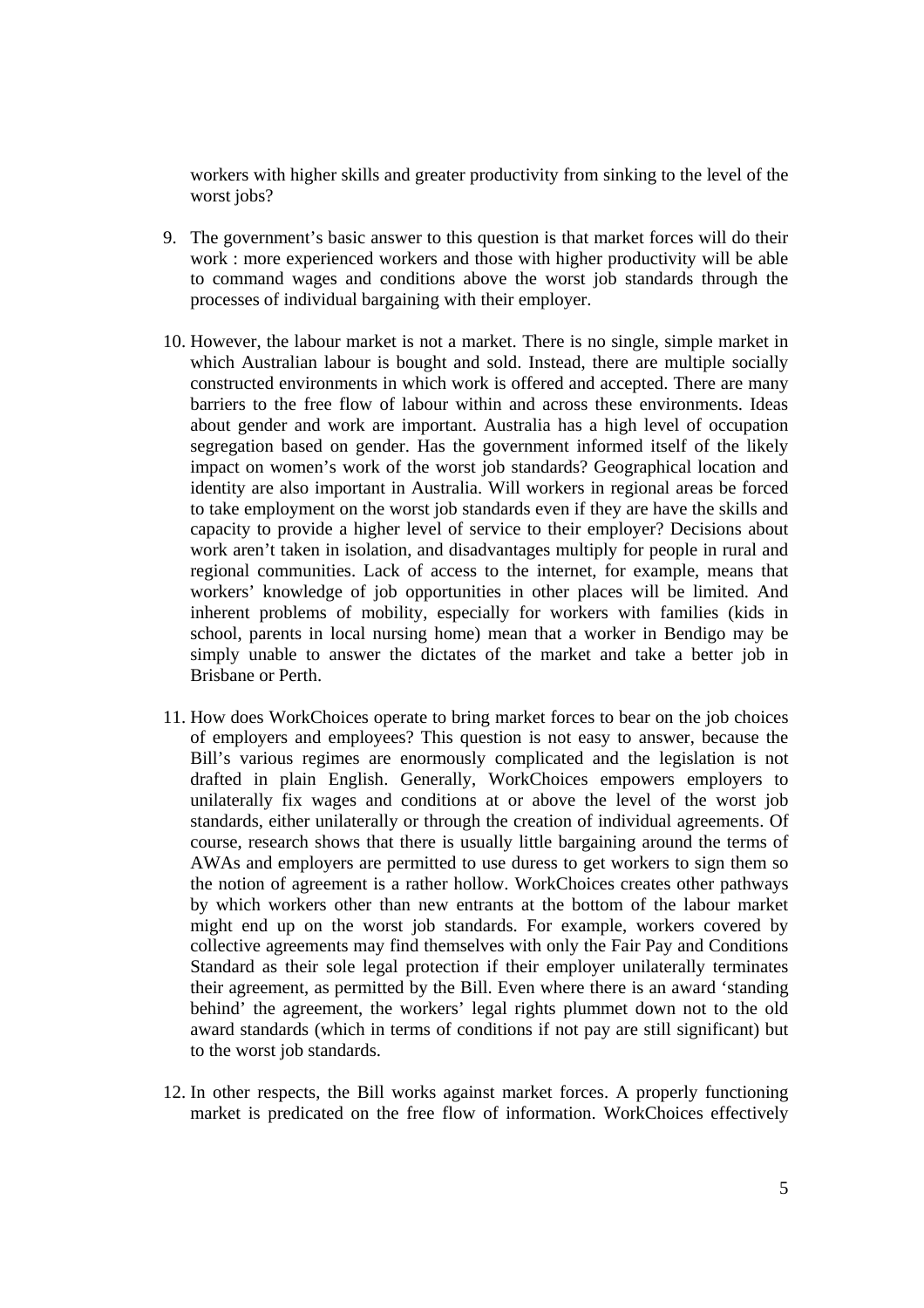destroys the system of public labour regulation, and replaces it with the worst jobs minima and a privatised system of individual bargaining. Punitive provisions are designed to protect the secrecy of AWAs, for example, so someone seeking to find out what another employee earnt might end up in jail for six months.

- 13. The Fair Pay and Conditions Standard will therefore play a number of important functions under the WorkChoices system.
	- a. First, for an unknown number of workers, the worst job standards will be their actual employment conditions. **In my opinion, the worst job standards are not acceptable for any Australian worker in 2005 and beyond.** The Fair Pay and Conditions Standard and the WorkChoices system represent significant breaches of fundamental international labour and human rights in this regard. The new system will not contribute to the growth of decent work in Australia. The worst job standards are bad for workers with families, and those living in rural areas. Many of the substantive protections removed by WorkChoices are not costly or 'job destroying'. No clear policy case has been articulated for the meanspirited and retrograde nature of these standards.
	- b. Secondly, it will be possible (and perhaps necessary in some economic circumstances) for employers to place even highly productive workers on this very low standard. That is, **the Bill does not provide sufficient legal protection to stop the incursion of the worst job standards across the**  labour market generally. The 'labour market' is not a market and it will not protect working conditions in the way the government suggests. People all over Australia, especially those in regional areas, need the law to guarantee that the job they find in their local town is a decent one.
	- c. Thirdly, **those workers who try to improve their labour market position through collective labour relations will be bargaining in the shadow of the worst job standards.** The Fair Pay and Conditions Standard is a disciplinary device through which the government empowers employers in their dealings with organised labour. Workers under WorkChoices' agreements will always be subject to unilateral termination of that agreement and descent to the worst job standards. Bargaining under these circumstances will be a matter of the employer telling workers what s/he wants, and the workers agreeing. Of course, in most workplaces, enormous upheavals of this kind will be avoided by employers. However, even the most worker-friendly employer will have to respond to product market pressures (from within Australia and abroad) and all employers will be aware that at any time they can cut their labour costs and remain within the law.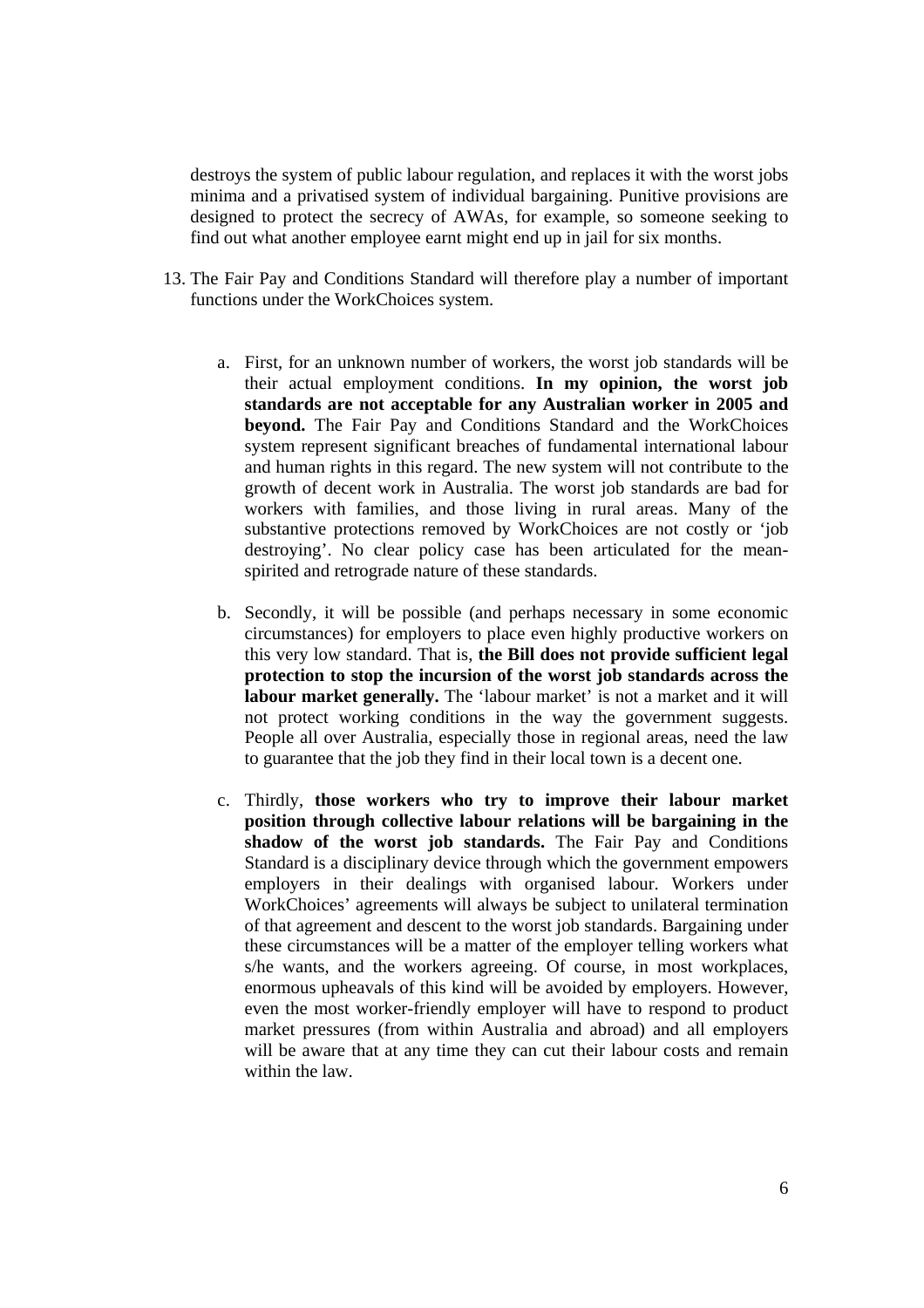#### **LABOUR STANDARDS AS AN INPUT TO ECONOMIC DEVELOPMENT**

- 14. The independent industrial tribunals at State and Federal levels are the major source dynamic labour standards in this country. Trade unions and their peak body have most commonly been the initiators of change. The processes by which new standards are set – in working hours, adaptation to change and consultation and work, maternity leave, parental leave and so on- are rigorous, flexible and public. The fact that representative organisations, some of whom represents many thousands of Australian citizens, are heard in these cases links the independent tribunal system to the bigger picture of Australian participative democracy. Workers who joined a trade union could shape the input of these cases, and be heard either through their union representative or even directly if they chose to give evidence to the tribunal in support of the claim. Similarly, small employers who might never get the opportunity to sit down and read the latest research on training, or productivity or work/family balance are able to directly participate in the setting of new standards via their representative bodies. Anyone with an interest in such cases could attend the hearings and many other institutions, organisations and individuals have participated in them over the century the system has operated.
- 15. WorkChoices will abolish this system. It is replaced by a new institution, the Australian Fair Pay Commission. As many have noted, the Australian Fair Pay Commission is not required to be fair. Long-standing legal obligations on the AIRC (for example to create a fair and enforceable minimum safety net and that decisions be made having regard to the public interest) are abolished by the Bill. The Australian Fair Pay Commission will operate in private and in accordance with a procedure which it will establish. It is not required to hold public hearings, although presumably the Head of the Fair Pay Commission could chose to do so if he wished. It is not required to hear from the representatives of employers and employees. Most importantly, it is not given the job of fixing labour standards other than the minimum rates of pay. (Many other elements in the Bill reinforce the private nature of regulatory power instituted under WorkChoices. For example, AWAs must simply be 'lodged' and they will be legally binding, even if they do not meet the criteria spelt out in the Bill. But who will know, except the letterbox in the Office of the Employment Advocate?)
- 16. **The government is therefore abolishing the federal regulatory capacity to shape labour standards through formal institutional process.** Bargaining may produce change, but it likely to be sporadic and not subject to the rigorous testing which proposals for test cases are subject to in the tribunal system. I urge the Senate to consider that labour standards are not merely an impost on employers : they can be a positive input to economic development and to the full productive use of Australia's labour resources. Without further regulatory innovation, the reconciliation of work and family will remain stressful for families. Australia is already out of step with legal developments in similar countries, including New